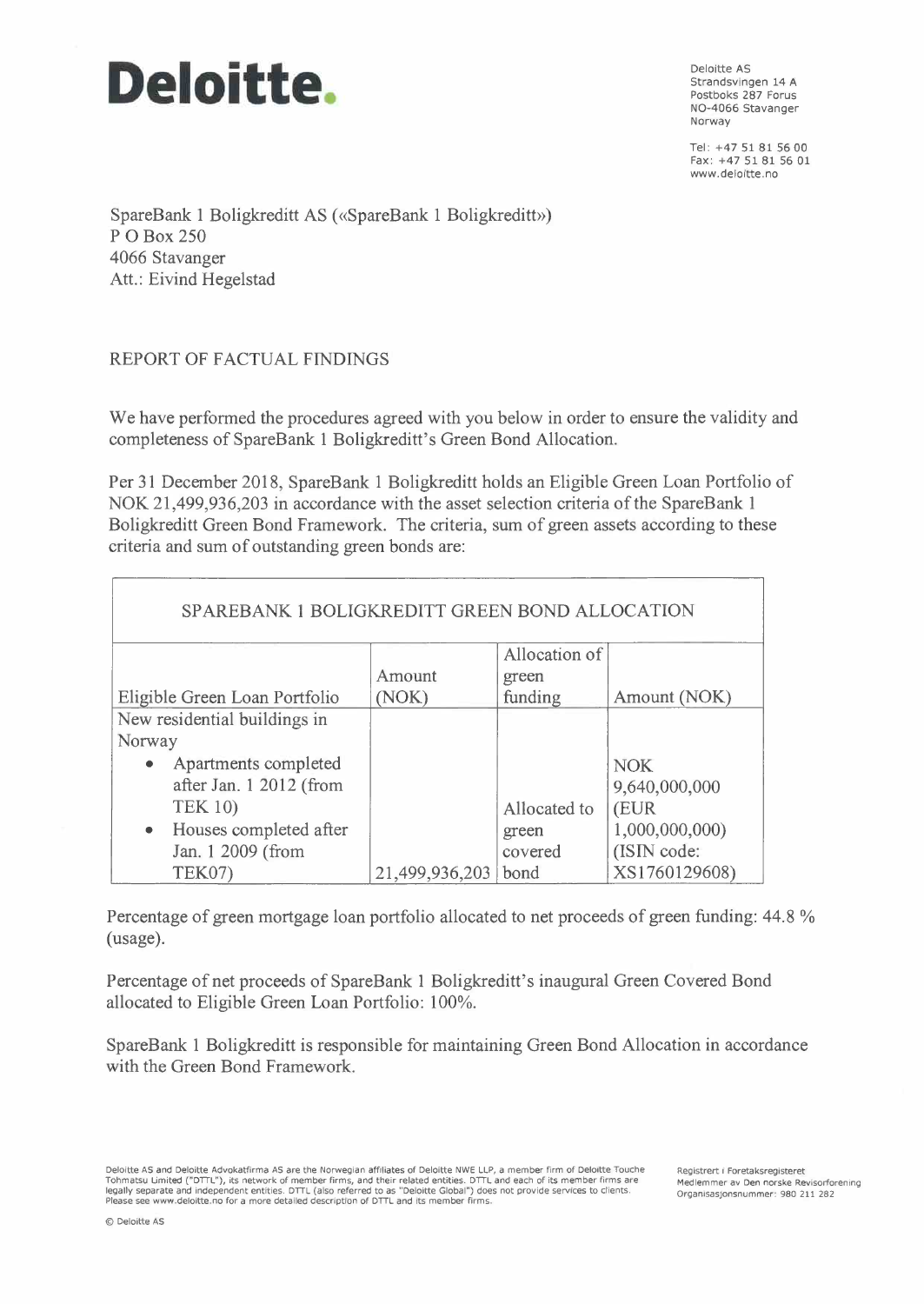## **Deloitte.**

Our engagement was undertaken in accordance with the International Standard on Related Services 4400 (ISRE 4400), *Engagements to Perform Agreed-upon Procedures Regarding Financial Information.* The procedures were performed solely to assist you in confirming the validity and completeness of SpareBank 1 Boligkreditt's Green Bond Allocation and these are summarized as follows:

- 1 We have performed procedures in order to verify that SpareBank 1 Boligkreditt's total loan portfolio register, from which the Eligible Green Loan Portfolio is extracted, can be reconciled to the corresponding information in the SpareBank 1 Boligkreditt's audited annual report of 2018.
- 2 We have performed procedures in order to verify and ensure that the sum of SpareBank 1 Boligkreditt's Green Bonds outstanding can be reconciled to corresponding information in the SpareBank 1 Boligkreditt's Investor report 4<sup>th</sup> quarter 2018 as presented on https://spabol.sparebankl .no/coverpool/non-us-report-archive.
- 3 We have performed procedures to confirm that the Eligible Green Loan Portfolio, as extracted from the total loan portfolio, is in line with Green Bond Framework criteria as to only include new residential buildings in Norway (defined as Apartments completed after 1 January 2012 (from TEK 10) and houses completed after 1 January 2009 (from TEK 07)).
- 4 We have, on a sample basis, performed procedures to verify that the information in the Eligible Green Loan Portfolio on building year for residential buildings could be agreed with the external source Eiendomsverdi AS ("Eiendomsverdi"). Eiendomsverdi, owned by DnB, Nordea, SpareBank 1 and Eika Boligkreditt with 25 % each, provides a register of the Norwegian housing properties including building year and real time valuations of such properties.

We report our findings below:

- a) With respect to item 1 we found that SpareBank 1 Boligkreditt's total loan portfolio register, from which the Eligible Green Loan Portfolio is extracted, reconciled without material deviation to the corresponding information in the audited annual report for 2018.
- b) With respect to item 2 we found that the sum of SpareBank 1 Boligkreditt's Green Bonds outstanding reconciled without material deviation to the corresponding information in SpareBank 1 Boligkreditt's Investor report 4<sup>th</sup> quarter 2018.
- c) With respect to item 3 we found the Eligible Green Loan Portfolio, as extracted from the total loan portfolio, to be in line with the Green Bond Framework criteria. We note that Houses completed after Jan. 1 2009 includes all residential buildings excluding apartments.
- d) With respect to item 4 we found, on a sample basis, that the information on completion date of residential buildings in Norway in SpareBank 1 Boligkreditt's Eligible Green Loan Portfolio was agreed against data collected from Eiendomsverdi.